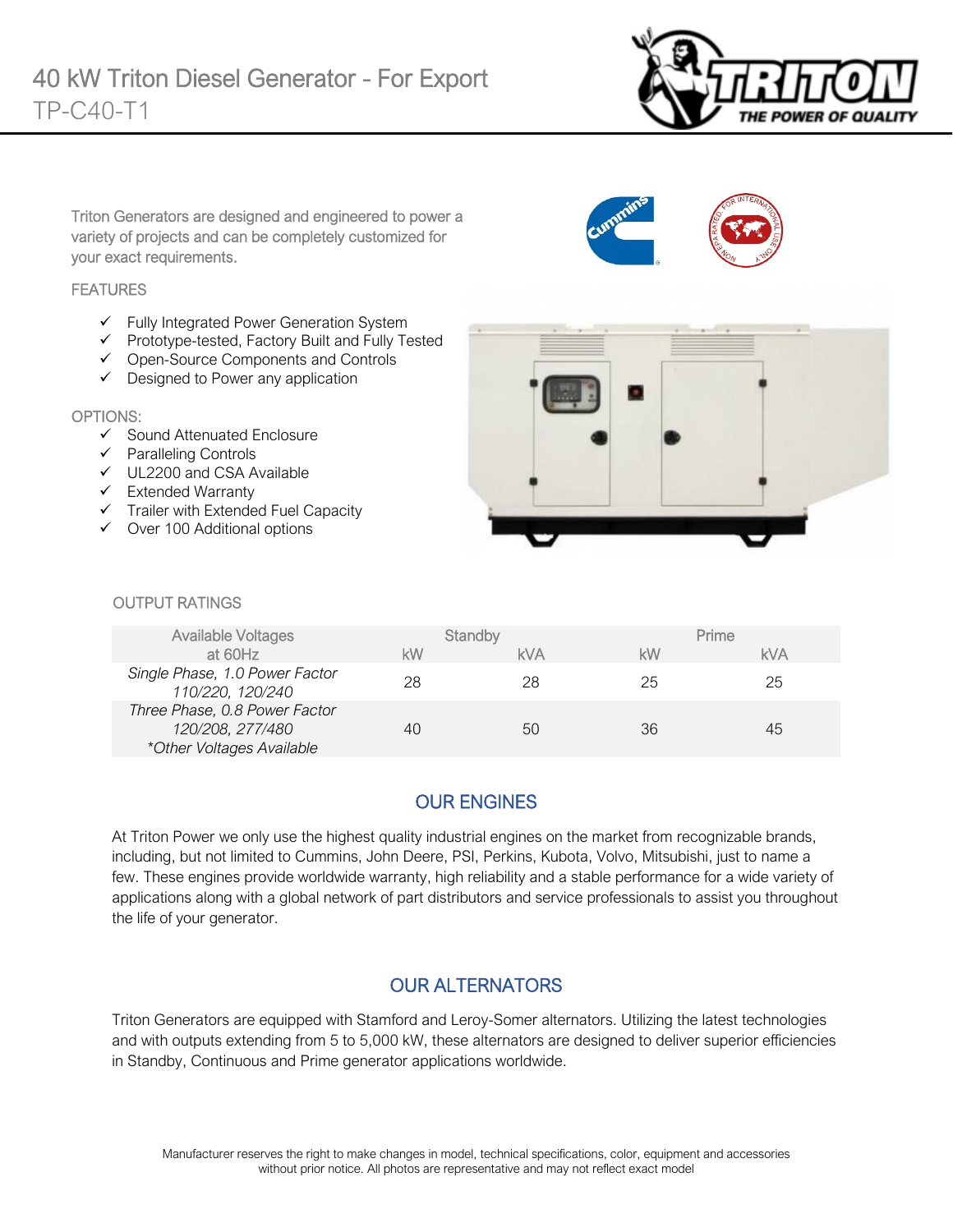

### ENGINE INFORMATION

| Engine Make                      | Cummins          |
|----------------------------------|------------------|
| Model                            | S3.8-G8          |
| <b>Tier Rating</b>               | Non Rated        |
| Engine Speed (RPM)               | 1800             |
| Engine Power Output at rated RPM | 48.5 kWm / 65 HP |
| Cooling                          | Turbocharged     |
| Aspiration                       | Natural          |
| Total Displacement (Liter)       | 3.8              |
| No. of Cylinders and Build       | 4, in line       |
| <b>Bore and Stroke</b>           | 197 x 128        |
| <b>Compression Ratio</b>         |                  |
| Governor                         | Electronic       |
| Fuel Consumption (L/hr)          |                  |
| <b>Full Load</b>                 | 11               |
| 75% Load                         | 8.5              |
| 50% Load                         | 6                |
| Oil Capacity (Liter)             | 10               |
| Coolant Capacity (Liter)         | 12.5             |

# ALTERNATOR INFORMATION

| Manufacturer                          | Leroy Somer or Stamford                                         |
|---------------------------------------|-----------------------------------------------------------------|
| Design                                | Brushless single bearing, revolving field                       |
| Stator                                | $2/3$ pitch                                                     |
| Rotor                                 | Single bearing, flexible disc                                   |
| <b>Insulation System</b>              | Class H                                                         |
| <b>Standard Temperature Rise</b>      | 125-163°C Continuous                                            |
| Exciter Type                          | <b>Self Excited</b>                                             |
| <b>Phase Rotation</b>                 | A(U), B(V), C(W)                                                |
| <b>Alternator Cooling</b>             | Direct drive centrifugal blower fan                             |
| AC Waveform Total Harmonic Distortion | No load < $1.5\%$ . Non distorting balanced linear load < $5\%$ |
| Telephone Influence Factor (TIF)      | <50 per NEMA MG1-22.43                                          |
| Telephone Harmonic Factor (THF)       | $<$ 2%                                                          |

# DEEP SEA DIGITAL CONTROLLER

- ° Adaptable for a wide variety of single gen-set applications, supporting diesel, gas and petrol engines.
- ° Monitors engine speed, oil pressure, coolant temperature, frequency, voltage, current, power and fuel level, giving you comprehensive engine and alternator protection.
- ° Easy USB configuration via the DSE PC Suite or directly through the controller's panel.
- ° Standard units include models DSE4520 or DSE4510. Additional models for AutoStart (DSE73XX and DSE74XX Series) and Synchronization (DSE86XX Series) available upon request on customized equipment.

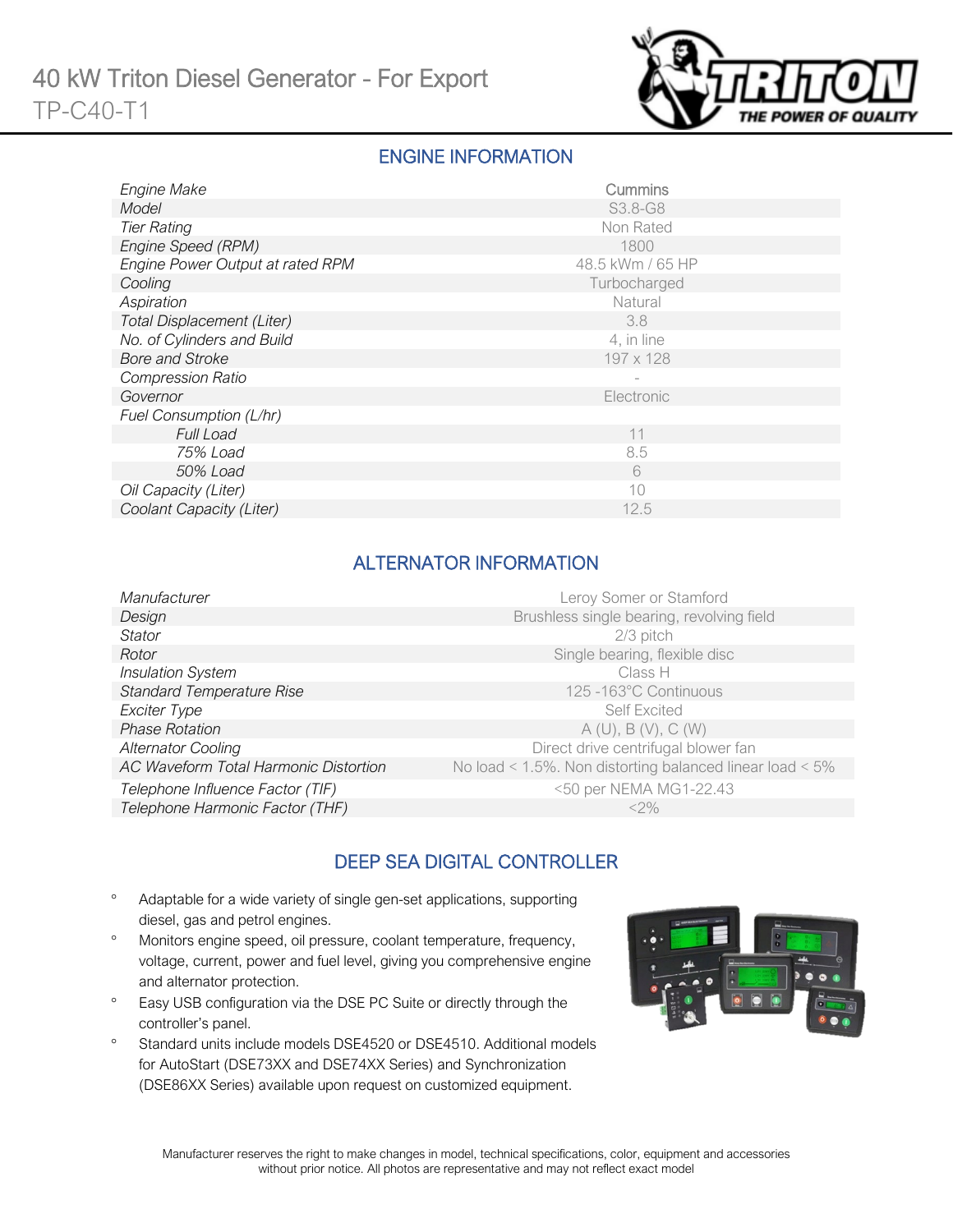

# STANDARD ITEMS

- Engine System:
	- o Oil Drain Extension
	- o Air Cleaner
	- o Critical Exhaust Silencer (Enclosed Versions)
	- o Expanded Metal Safety Guards
- Fuel System
	- o Primary Fuel Filter
	- o Fuel Lock-off
		- o Flexible Fuel Lines
	- Cooling System
		- o Factory Installed Radiator<br>o 50/50 Ethylene glycol antif
		- 50/50 Ethylene glycol antifreeze
		- o Radiator Drain Extension
- Electrical System
	- o Unit Mounted Mainline Circuit Breaker
	- o Battery Charging Alternator
	- o Battery Tray and Cables
	- o Emergency Stop Switch
- Generator Set
	- o Mounted on Heavy Duty Steel Base Frame
	- o Anti-Vibration Pads between Engine/Alternator and Frame
	- o Full Factory Load Bank Testing
	- o Sub-Base Lifting Points
- $\checkmark$  Alternator
	- o Single and Three Phase
	- o 12 Lead Stamford or Leroy-Somer
- $\checkmark$  Enclosure (if selected)
	- o Heavy Duty Steel Enclosure (Aluminum Options)
	- o Powder Coated Finish
	- o Easy Access to All Service Points
	- o Fully Sound Attenuated
	- o Advanced Water and Dust Proofing
	- o Easy to Transport
	- o Includes 8-hour single wall fuel tank

# OPTIONAL ITEMS

- Engine System:
	- o Upgraded Exhaust Silencers (Hospital, Residential, Critical)
	- o Heavy Duty Air filters
	- o Oil Heater
	- o Block Heater (Circulating, up to 5000 Watt)
- $\checkmark$  Fuel System
	- o Multi-Valve Fuel Connections
	- o Fuel Cooler
- Electrical System
	- o Battery Charger (Standard and Float Type)
	- o Additional Circuit Breakers
	- o Shunt Trips
	- o Electrically Controlled Breakers
	- o Medium Voltage Alternators
	- o Paralleling Systems
	- o Electrical Connections (Cam-Locks, Refer Plugs, Distro Panel, and more)
- $\checkmark$  Cooling System
	- o Upgraded Radiator Systems
	- o Marine Grade Radiator
- Generator Set
	- o Seismic Isolators
	- o Remote Mounted Control System
- Enclosure
	- o Aluminum Enclosure
	- o Ultra-Quiet Enclosure
	- o 20 and 40' Container Packages
	- o Custom Paint Colors
- $\checkmark$  Alternator
	- o 600 Voltage
	- o Medium Voltage (1000 to 13,200 voltage)
	- o Two Bearing
- $\checkmark$  Additional Options
	- o Please inquire, Triton can assist in engineering nearly any option